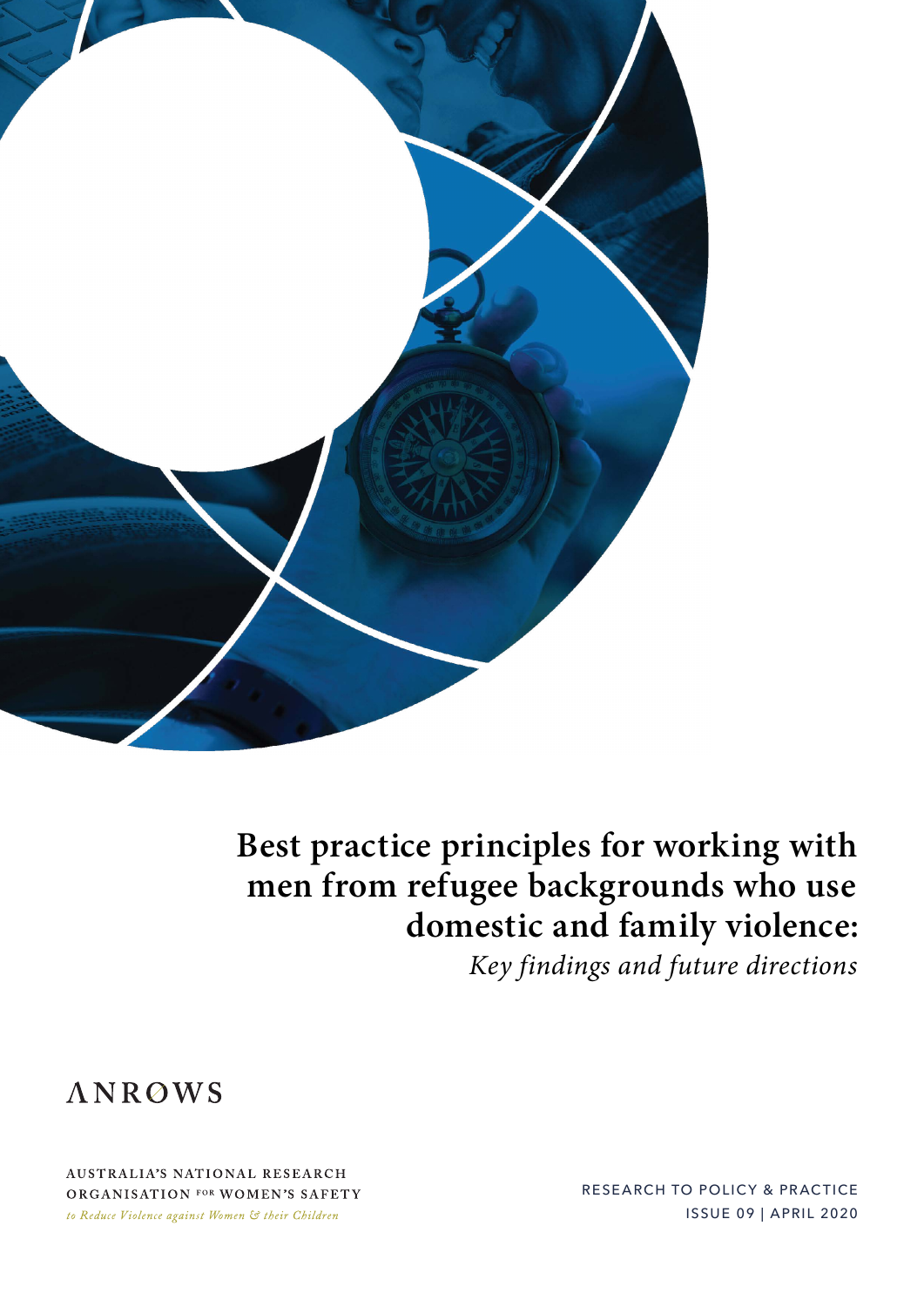ANROWS Research to policy and practice papers are concise papers that summarise key findings of research on violence against women and their children, including research produced under ANROWS's research program, and provide advice on the implications for policy and practice.

This is an edited summary of key findings from the ANROWS research project "Best practice principles for interventions with domestic and family violence perpetrators from refugee backgrounds". Please consult the ANROWS website for more information on this project and the full project report: Fisher, C., Martin, K., Wood, L., Lang, E., & Pearman, A. (2020). Best practice principles for interventions with domestic and family violence perpetrators from refugee backgrounds (Research report, 09/2020). Sydney: ANROWS.

### **Suggested citation**

Australia's National Research Organisation for Women's Safety. (2020). *Best practice principles for interventions with domestic and family violence perpetrators from refugee backgrounds* (Research to policy and practice, 09/2020). Sydney: ANROWS.

#### **ANROWS acknowledgement**

This material was produced with funding from the Australian Government Department of Social Services. Australia's National Research Organisation for Women's Safety (ANROWS) gratefully acknowledges the financial and other support it has received from the government, without which this work would not have been possible. The findings and views reported in this paper are those of the authors and cannot be attributed to the Australian Government Department of Social Services.

ANROWS research contributes to the six National Outcomes of the *National Plan to Reduce Violence against Women and their Children 2010–2022*. This research addresses National Plan Outcome 6—Perpetrators stop their violence and are held to account.

#### **Acknowledgement of Country**

ANROWS acknowledges the Traditional Owners of the land across Australia on which we work and live. We pay our respects to Aboriginal and Torres Strait Islander Elders past, present, and future, and we value Aboriginal and Torres Strait Islander histories, cultures, and knowledge. We are committed to standing and working with Aboriginal and Torres Strait Islander peoples, honouring the truths set out in the Warawarni-gu Guma Statement.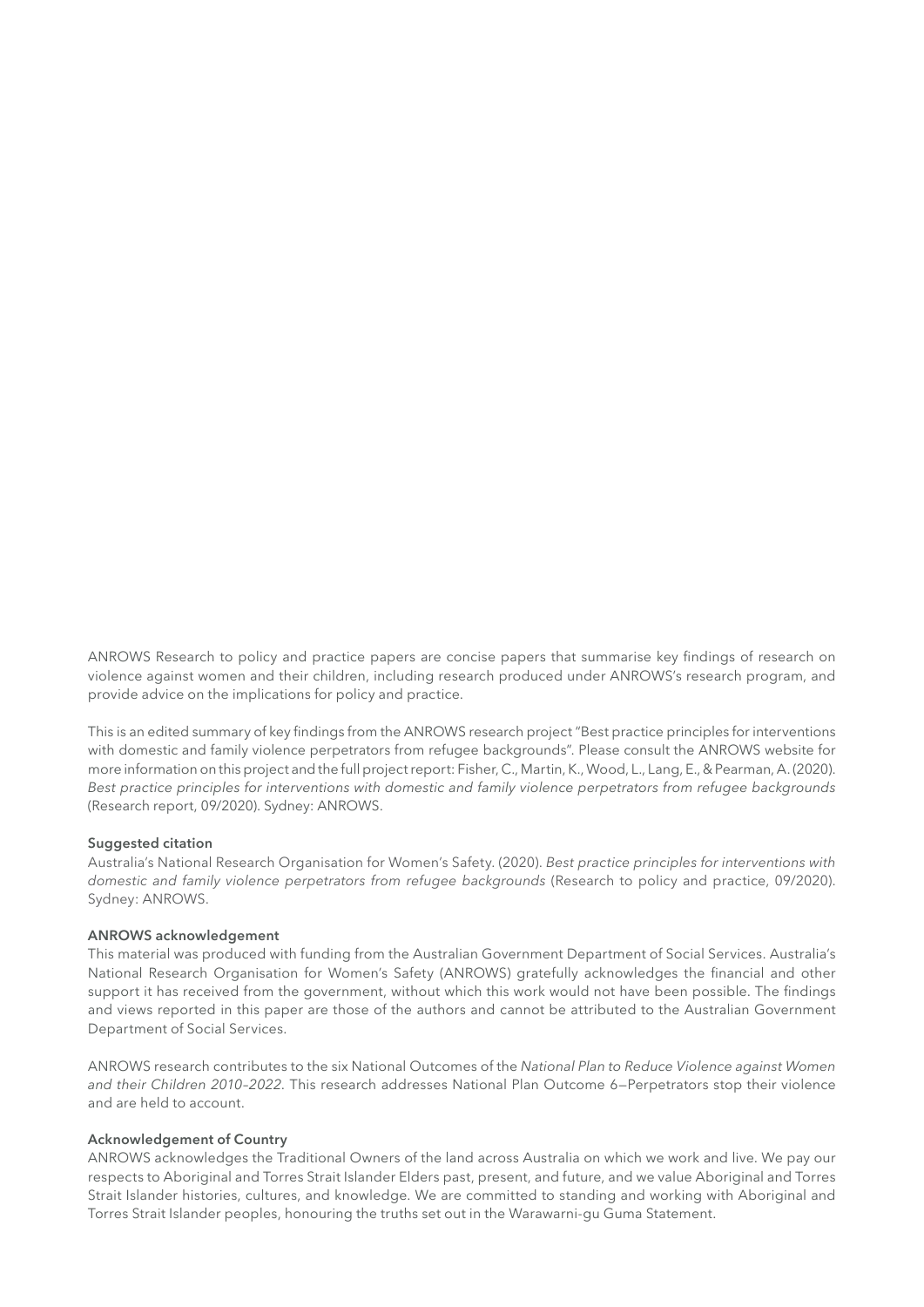### IN BRIEF

## Best practice principles for working with men from refugee backgrounds who use domestic and family violence

This project developed a set of best practice principles for interventions with men from refugee backgrounds who use domestic and family violence.

## KEY FINDINGS

When working with men from refugee backgrounds who use violence, it is important to:

- understand violence in the context of refugee trauma
- understand violence in the context of settlement challenges
- recognise refugee family and community structures.

## KEY RECOMMENDATIONS

- Engage with refugee communities to develop programs that align with best practice principles.
- Build connections between refugee services and the broader domestic and family violence service system.
- Explore the development of service delivery models that do not necessarily involve family separation.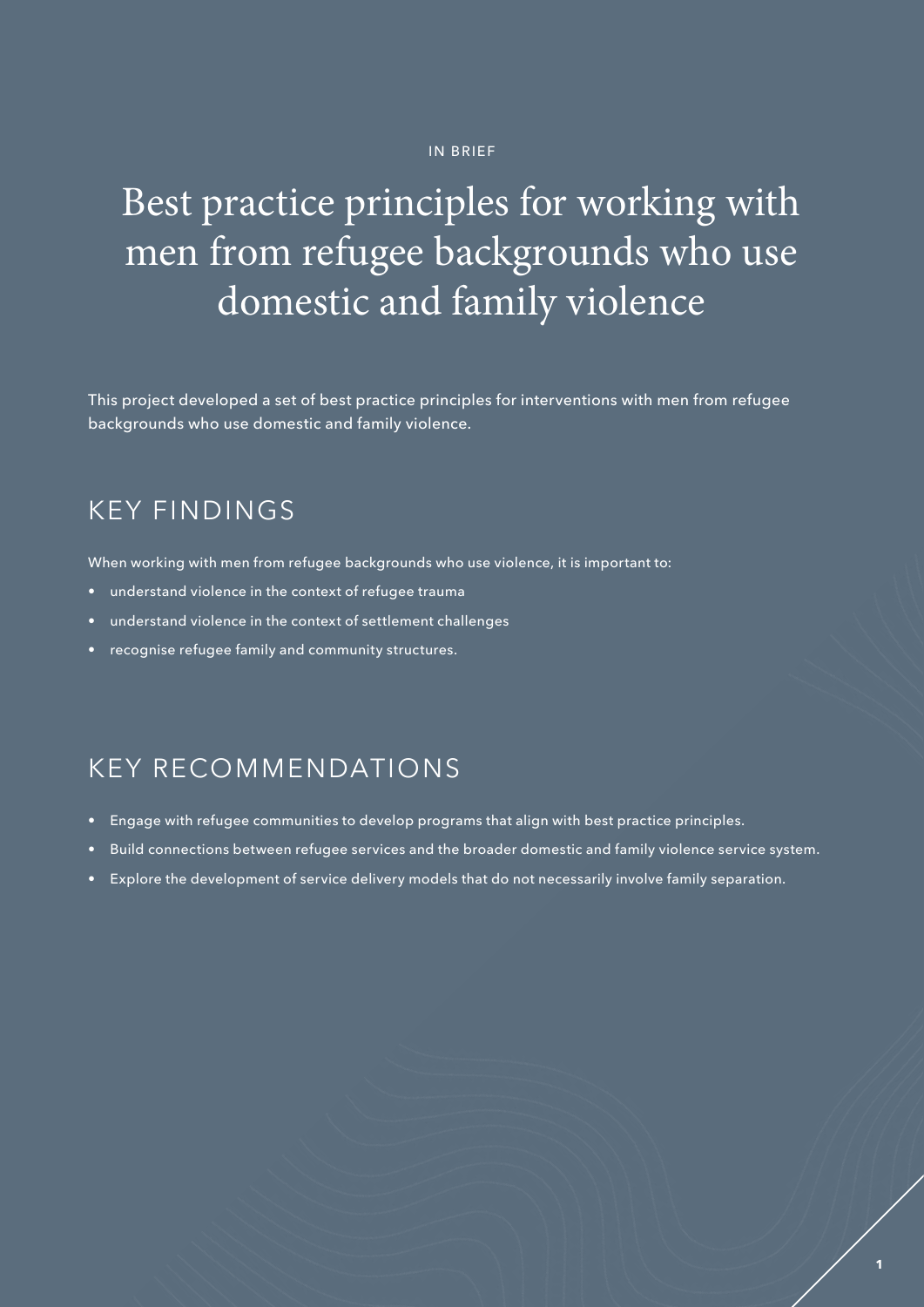# Men from refugee backgrounds who use domestic and family violence

A refugee is a person who has fled his or her own country and cannot return due to fear of persecution. In recent years, over 15,000 refugees per year have resettled in Australia (Department of Home Affairs, 2018, 2019). People from refugee backgrounds are likely to have experienced significant trauma such as loss of and separation from family members, shortages of food, and the destruction of their homes. Refugees will sometimes have been subjected to torture, impacting their mental health.

Upon arrival in Australia, refugees may experience a range of settlement challenges including mastering a new language, navigating government bureaucracies, finding appropriate housing, securing employment, and dealing with racism and discrimination.

In refugee communities, as in every community in Australia, domestic and family violence is gendered: most people who experience violence are women, and most people who perpetrate violence are men. Gender inequality sets the social context in which domestic and family violence is perpetrated.

Research has shown that the primary drivers of violence against women are:

- condoning of violence against women
- men's control of decision-making and limits to women's independence
- stereotyped constructions of masculinity and femininity
- disrespect towards women and male peer relations that emphasise aggression (Our Watch, ANROWS, & VicHealth, 2015).

When working with perpetrators of violence from refugee communities, it is useful to consider these gendered drivers of domestic and family violence in the context of both pre-migration and post-settlement refugee experiences.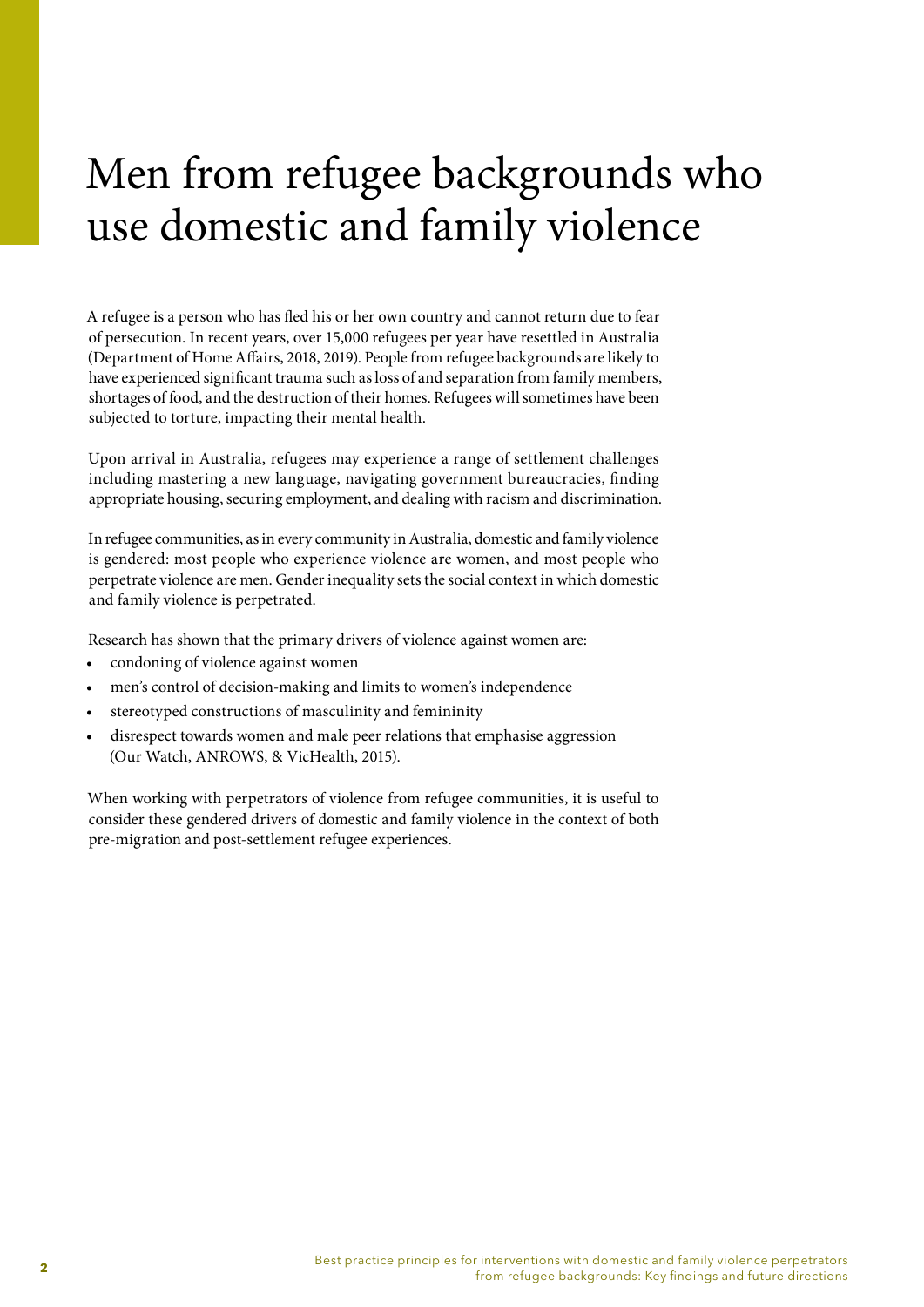# Best practice in perpetrator interventions

Perpetrator interventions include men's behaviour change programs (group-based programs which may additionally include individual case management of men, and support for partners and children), justice system responses (civil and criminal), interventions from agencies that a perpetrator might come into contact with (such as mental health and alcohol and other drugs services), as well as informal interventions from peers and community.

At the national level, Australia's National Outcome Standards for Perpetrator Interventions [\(NOSPI\)](https://www.coag.gov.au/sites/default/files/communique/National_Outcome_Standards_Perpetrator_Interventions.pdf) were developed to guide programs and support consistent measurement of their effectiveness (Department of Social Services, 2015). Several Australian jurisdictions also have minimum standards in place that programs are required to meet in order to become accredited and receive government funding.

While these guidelines do not make any particular reference to working with people from refugee backgrounds, they do note the need for perpetrator interventions to be culturally responsive. Yet few culturally specific men's behaviour change programs exist, and guidance is limited as to how interventions might be tailored for maximising the engagement of men from culturally and linguistically diverse and/or refugee backgrounds.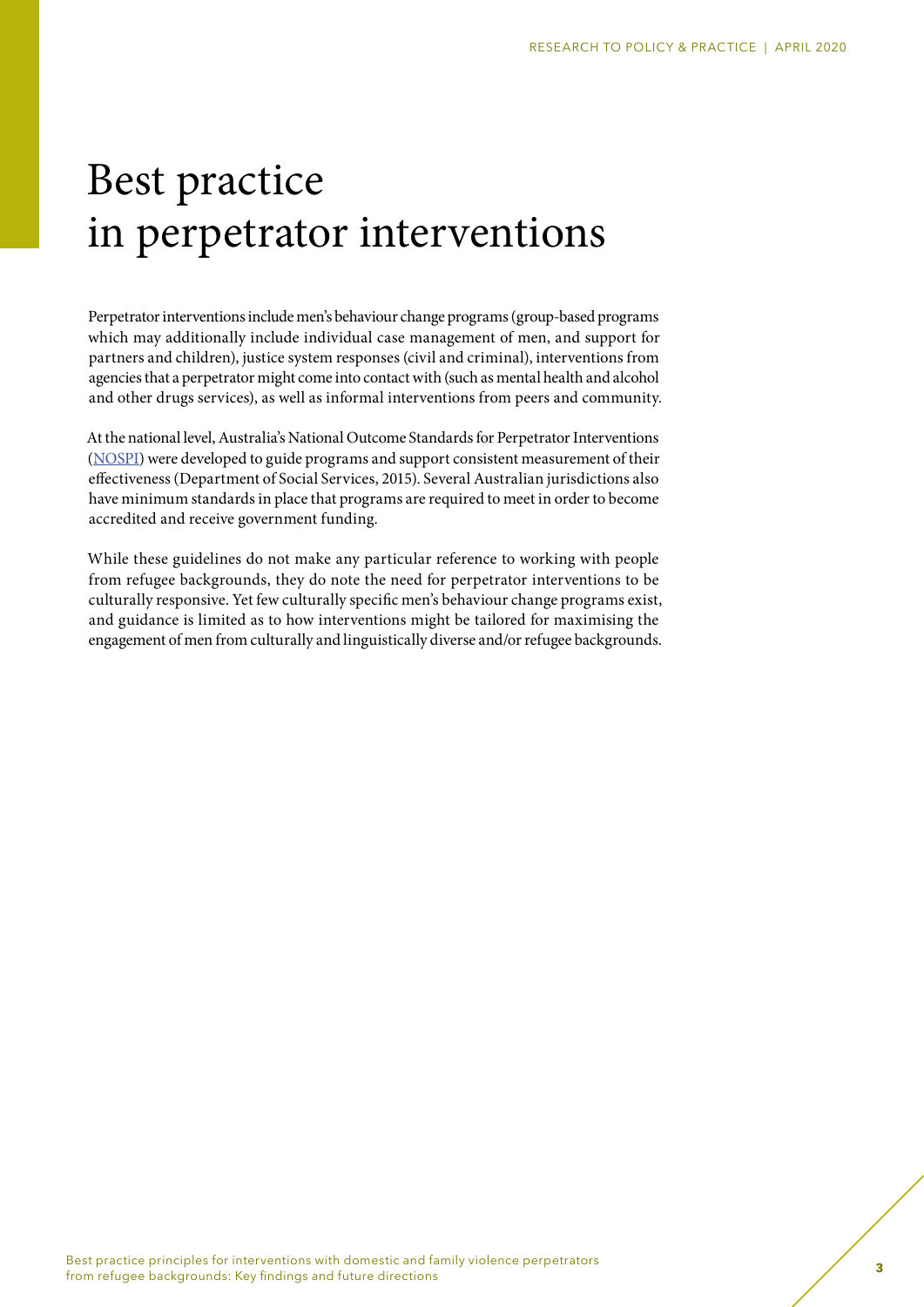### THE ANROWS RESEARCH PROJECT

"Best practice principles for interventions with domestic and family violence perpetrators from refugee backgrounds" by Colleen Fisher, Karen Martin, Lisa Wood, Elizabeth Lang, and April Pearman

This project was conducted in Western Australia with the goal of developing a set of best practice principles for interventions with domestic and family violence perpetrators from refugee backgrounds. The project involved:

- literature review
- in-depth interviews with 20 men and 20 women from refugee backgrounds, including men who had perpetrated and women who had experienced domestic and family violence (countries of birth were Burma, Afghanistan, Sudan, Iraq and Iran)
- two focus groups with service providers working in men's behaviour change programs, women's services, women's health, refugee services and domestic and family violence services.

Based on the findings from the research phases described above, proposed best practice principles were developed. The proposed principles were then tested with a panel of people, recruited from across Australia, who were from culturally and linguistically diverse backgrounds and had expertise in domestic and family violence among refugee communities. Using a structured interaction methodology (Delphi technique), the panel confirmed the validity of the proposed best practice principles.

Quotes from the interviews and focus groups undertaken are included in this paper. See the full report at **anrows.org.au** for more detail on research methodology.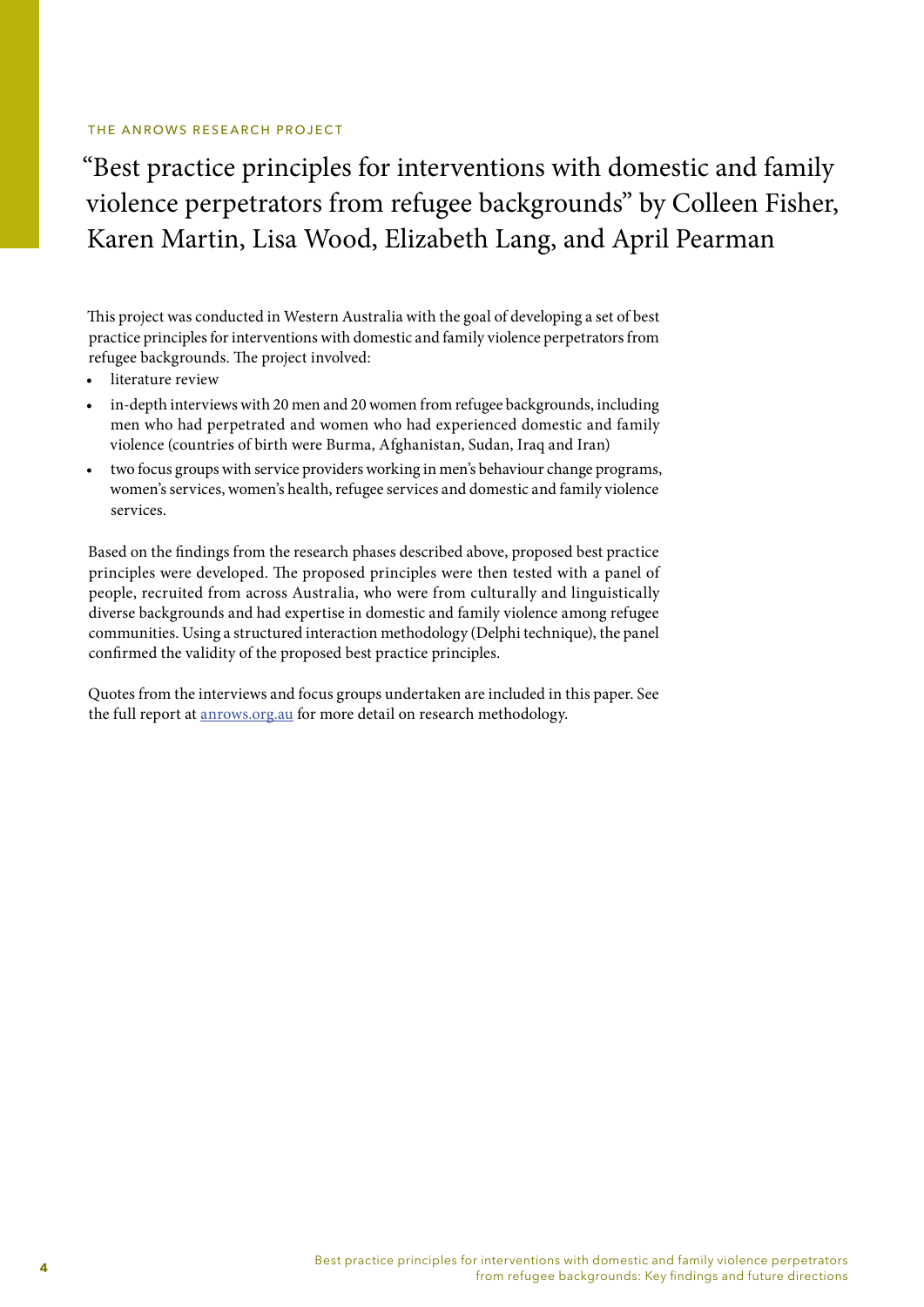# Key findings

This research project identified several elements that are important to consider when developing and implementing interventions for men from refugee backgrounds who use domestic and family violence. They are presented here in three sections.

### **Understanding violence in the context of refugee trauma**

Men who come to Australia from refugee backgrounds are likely to have experienced trauma as a result of a range of occurrences including torture, political unrest, conflict, environmental degradation, oppressive governments, death of family members, famine, loss of personal property, and detention or time in refugee camps (sometimes spanning many years). It is important that perpetrator programs acknowledge these experiences, while taking care not to allow men to use their trauma experiences as an excuse to avoid taking responsibility for their violent behaviours.

Understanding the trauma they [perpetrators from a refugee background] have gone through and then addressing this trauma, and addressing what's behind that violence, what's causing them to be that way … (Service provider)

So what I found out is that those that I spend more time with in one-on-one counselling before taking them to the group … they change [more] easily [than those who do not have this contact] … The people you spend time with and listen to them, listen to their journey, listen to what they have gone through, and then help them to understand what they've gone through then it's easier to stop. (Service provider)

### **Understanding violence in the context of settlement challenges**

Men who arrive in Australia from refugee backgrounds not only deal with the impact of past trauma but also face practical challenges of settlement such as learning English, finding accommodation and securing employment. They must learn to navigate the Australian service system, manage racism and discrimination, and undertake a process of acculturation (adjusting to a different social environment).

Compared with the countries of origin of most refugees, Australia is a highly individualistic society with greater gender equality. Men arriving from refugee backgrounds may perceive that Australian service providers prioritise the needs of women and children over the needs of men.

These settlement stresses can increase the frequency and severity with which men perpetrate domestic and family violence.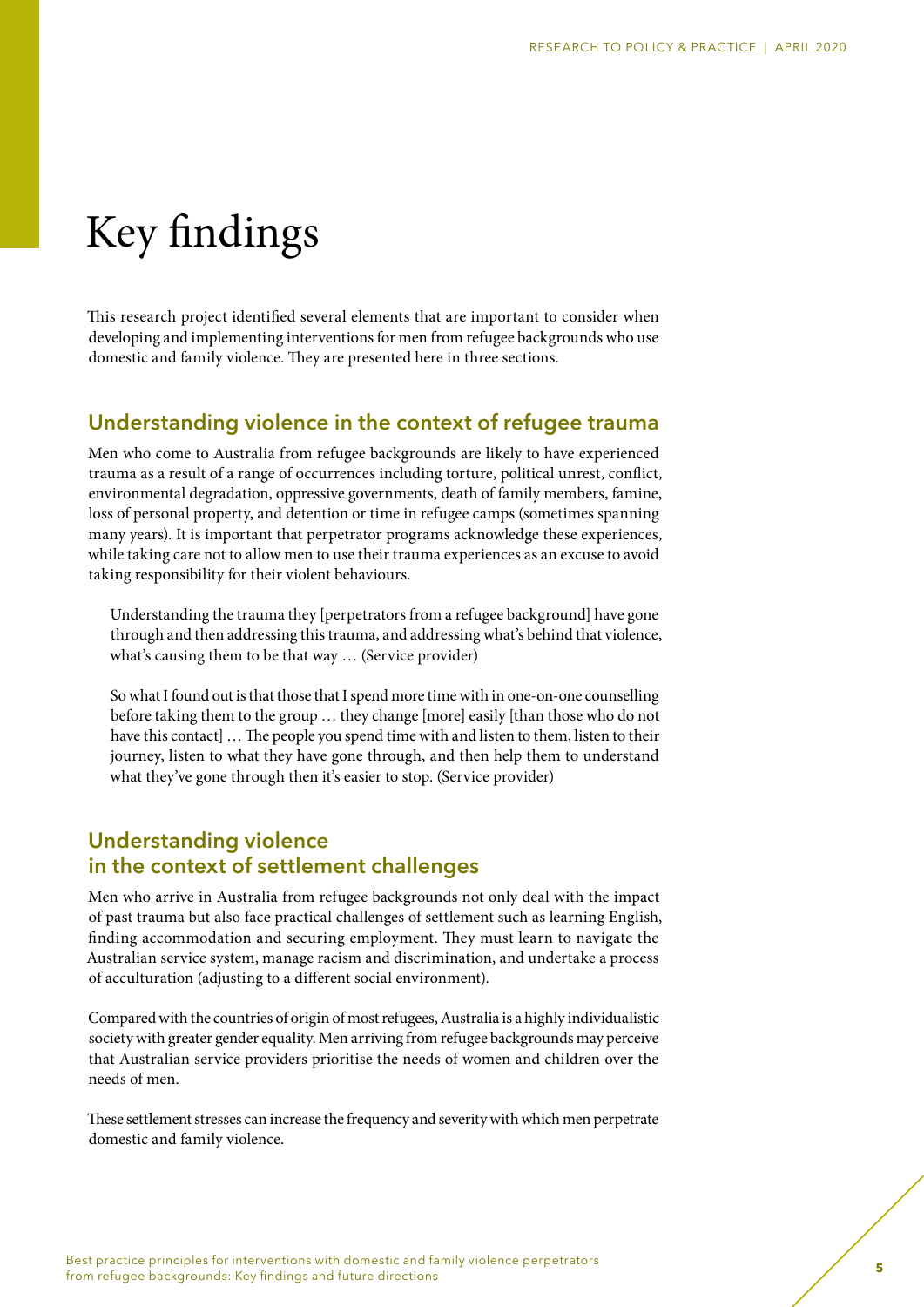People in our community feel scared of anything related to women and children rights. Also we don't have clear understanding what those services do. Are they related to police? Are they going to take our children away from us? Are they going to punish men and put them in jail? A lot of uncertainty about those services. (Male community member)

According to my knowledge of my community, we do not want tell our problems to Australians. They might think that we are bad people. It's enough for us that those Islamist extremes made us look as bad people in the eyes of the Australians and now if we share with them our problems they will think that we are all bad people. We are still suffering from stereotyping. Now, I believe when men know that those services [domestic and family violence perpetrator interventions] are individual and safe, they might go seek help. (Male community member)

### **Recognising refugee family and community structures**

Programs to address violence perpetrated by men from refugee backgrounds need to take account of the diversity of family and community structures that exist within refugee communities. It is important for workers to maintain a reflective practice to ensure that they are not working from the basis of unfounded assumptions or unconscious biases.

In particular, it is important for service providers to understand how marriage is conceptualised in the community, the meaning of family to individual identity, the range of family roles and responsibilities that exist, and the expectations that are placed on various family members. Service providers should also recognise the potential existence of multiple perpetrators of violence (i.e. in patterns of family violence outside of an intimate partner relationship), and of practices (such as dowry) which may be used in an abusive way.

In my community, the woman who experience domestic violence is afraid to report because that will put them at severe risk. They're being threatened by their husband's family that if they reported domestic violence to others or any authorities, then they would be at risk of death. Therefore … they stay silent and do not disclose the domestic violence even to their own families. It is also considered unacceptable for a woman to share their issues with any other people. The reason for that is fear. The women who got beaten up by their father, by the father-in-laws and brother-in-laws because they think they have the right to do so. (Female community member)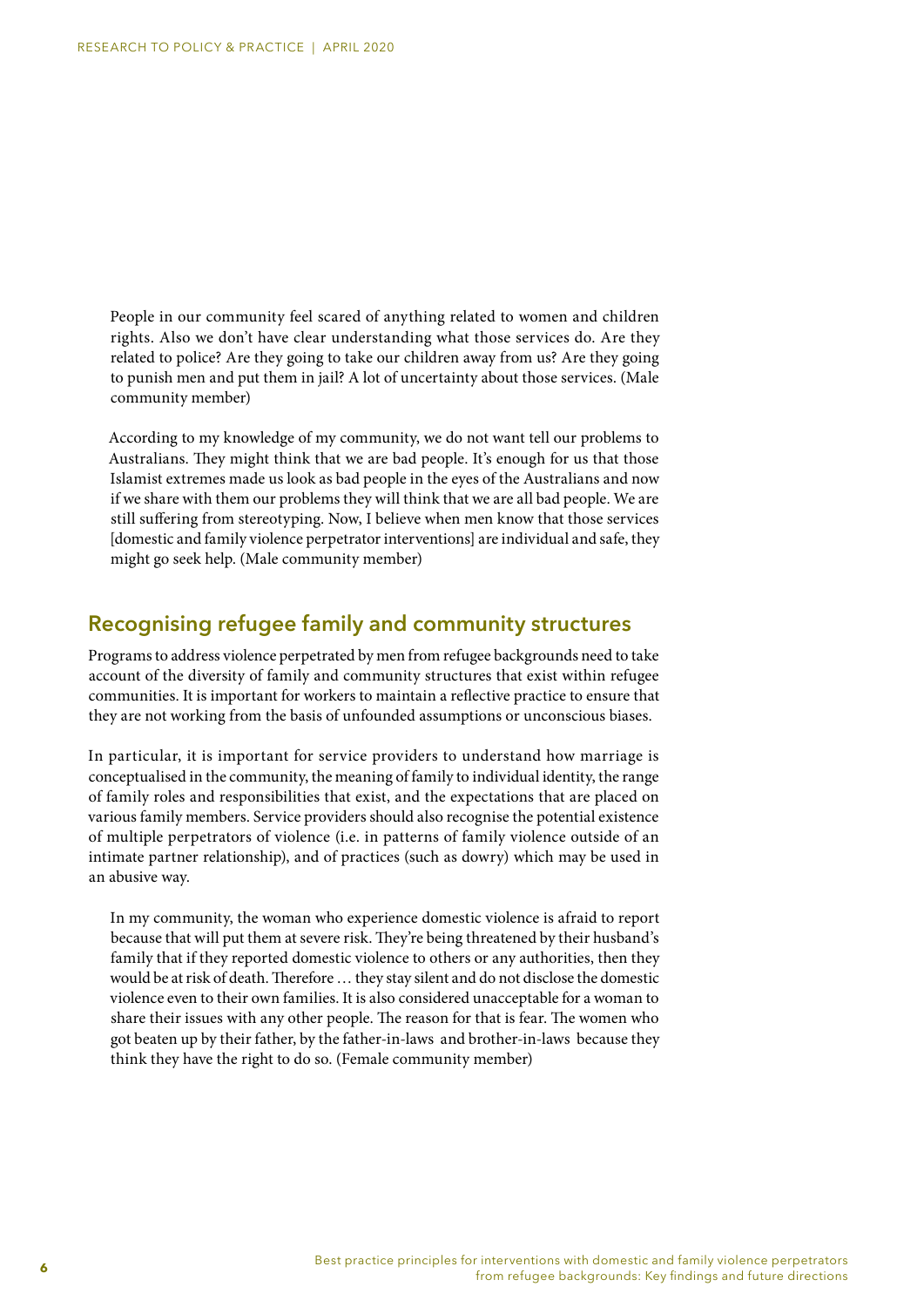When developing programs, service providers need to appreciate the community leadership structures that exist within refugee communities, acknowledge the diversity of views that leaders might hold in relation to violence and gender equality, and work within community structures to develop programs that are tailored to the community.

During the development stage, you have to meet people from the community; I mean a lot of people. [Name of country] in Perth are not too many. You have to make every family feel that they have been asked. All people in the community should have to be heard. Let the people feel that this program is from them and for them. I know this will be a tough job and expensive one but this is how we do things. (Male community member)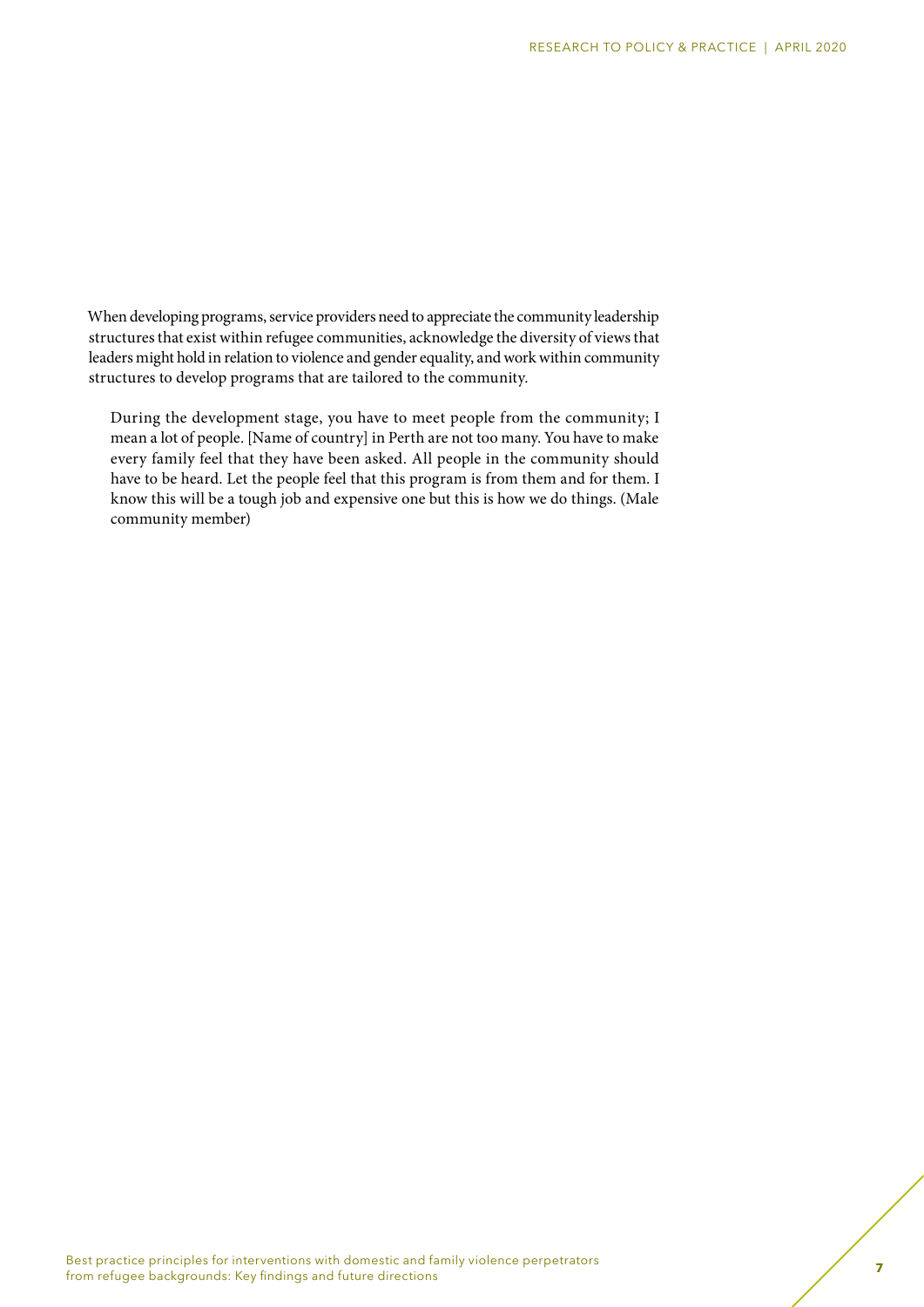# Best practice principles for working with men from refugee backgrounds who use violence

Given the complexity of the findings described above, this project developed a set of best practice principles to guide policymakers and practitioners in their work with refugee men who use violence.

The best practice principles, presented in full in [the research report,](https://www.anrows.org.au/project/best-practice-principles-for-interventions-with-domestic-and-family-violence-perpetrators-from-refugee-backgrounds/) comprise three overarching principles, 12 principles, and 34 sub-principles.

If there is tension between the overarching principles and any other principle, then the overarching principles must take precedence. For example, if there is tension between *Principle 1: Respecting diverse family structures, values and strengths* (including respecting a family's desire to maintain the family unit) and *Overarching Principle 1: The safety of women and children is given highest priority*, then Overarching Principle 1 of prioritising safety must prevail.

### THREE OVERARCHING PRINCIPLES

- 1. The safety of women and children is given highest priority in all aspects of domestic and family violence responses, including perpetrator interventions.
- 2. Perpetrator interventions hold perpetrators responsible for their behaviour.
- 3. All domestic and family violence interventions with individuals, families and communities from refugee backgrounds are trauma-informed.

## TWELVE BEST PRACTICE PRINCIPLES

- 1. Perpetrator interventions respect diverse family structures, values and strengths.
- 2. Perpetrator interventions work to empower women.
- 3. Perpetrator interventions recognise issues that can impact on men's levels of engagement.
- 4. Perpetrator interventions recognise and respond to complex individual needs.
- 5. Perpetrator interventions account for diversity in understanding of domestic and family violence and Australian responses.
- 6. Agencies delivering perpetrator interventions are integrated in the broader response to domestic and family violence.
- 7. Perpetrator interventions recognise and respond to community complexity.
- 8. Perpetrator interventions recognise intersectionality.
- 9. Perpetrator interventions explicitly address pre-settlement experiences.
- 10. Perpetrator interventions build community capacity.
- 11. Perpetrator interventions position, acknowledge and recognise the role of communities as service providers.
- 12. Perpetrator interventions embed tenets of the Australian legal framework.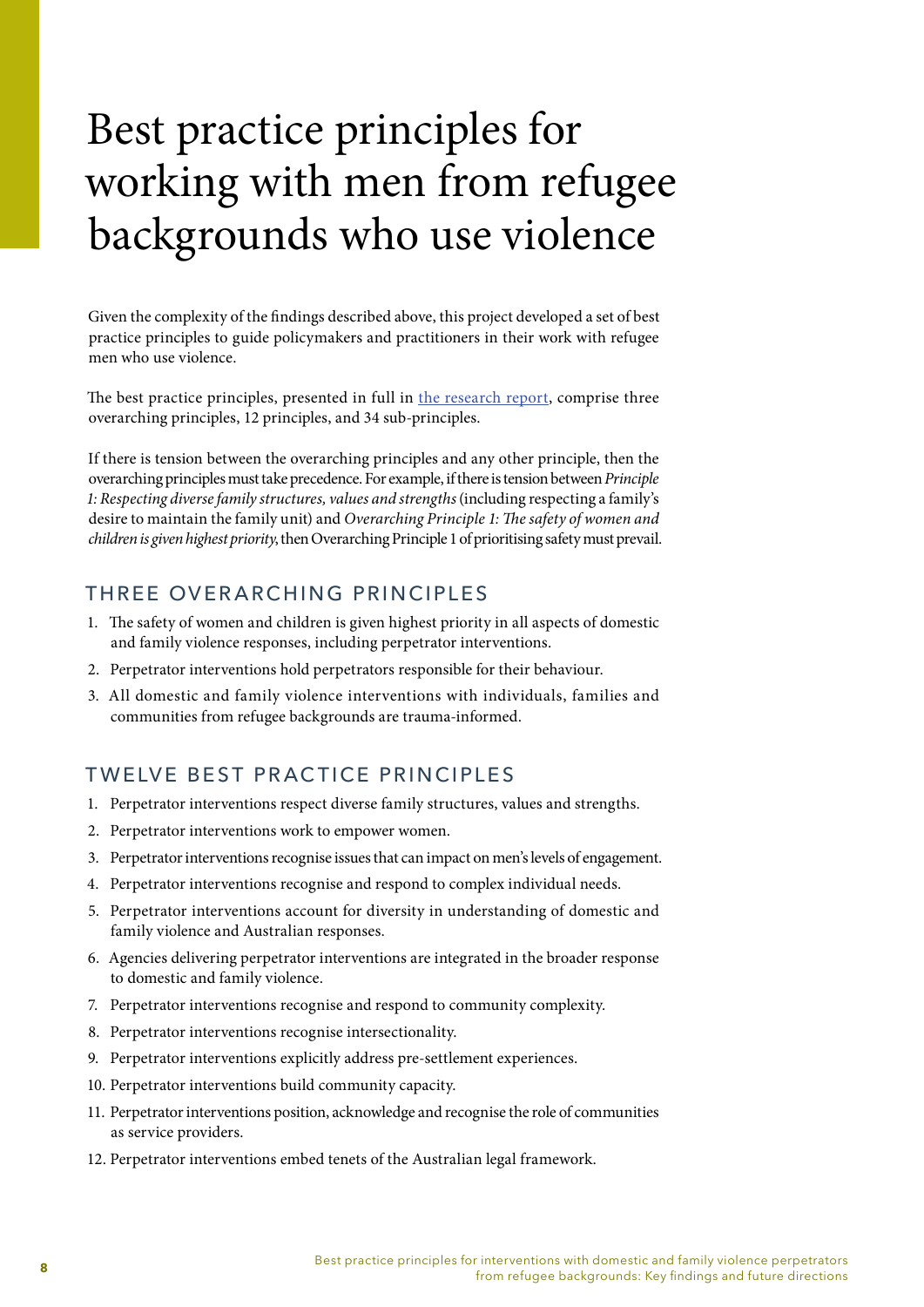# Implications for policymakers and practitioners

## **Engage with refugee communities to develop programs that align with best practice principles**

The process of developing perpetrator interventions that align with best practice principles requires a significant level of community engagement. Building enduring partnerships with refugee communities and services takes time and resources, and this needs to be adequately reflected in organisational and program budgets.

## **Build connections between refugee services and the broader domestic and family violence service system**

Currently a range of human, health, justice and legal services are integrated into a formal system response to perpetrators of domestic and family violence. Refugee services (including specialist torture and trauma services and settlement services) should be considered as part of this integrated response. Building connections between refugee services and the broader domestic and family violence service system would allow for:

- the development of referral pathways
- the possibility of joint delivery of perpetrator interventions
- upskilling of refugee workers regarding domestic and family violence, and of domestic and family violence workers regarding refugee issues.

## **Explore the development of service delivery models that do not necessarily involve family separation**

Many refugees arrive in Australia having lost family members through a range of distressing circumstances, including death or separation, and the desire to retain a sense of "family" can be strong. Interventions that are seen to break up the family unit are not always best placed to actively and positively engage people from refugee backgrounds. Interventions that could enable families to stay together, when this is what all family members desire and it is safe for women and children to do so, warrant exploration.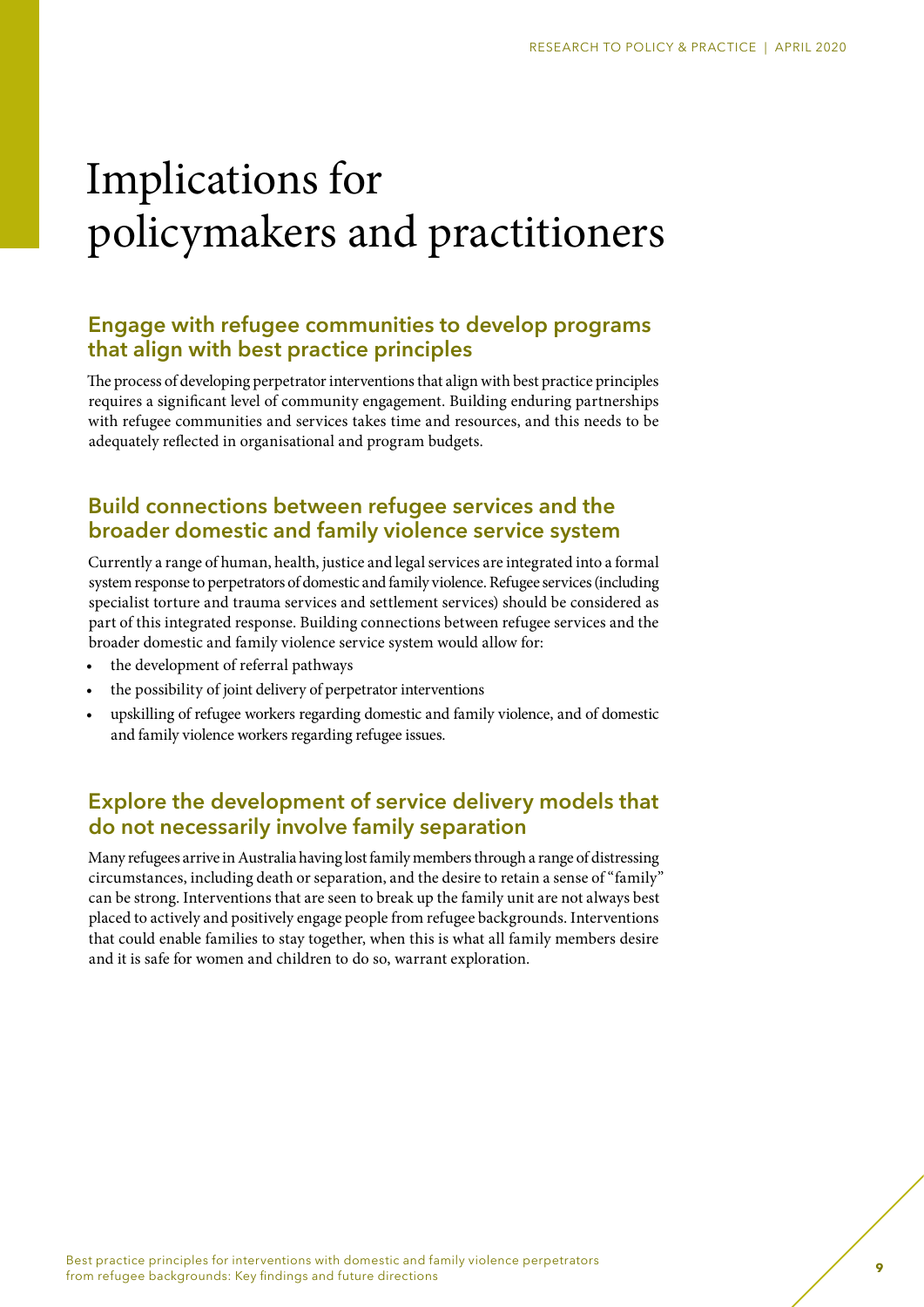## References

- Department of Home Affairs (2018). *2018–19 Humanitarian Program Outcomes.* Retrieved from [https://www.homeaffairs.gov.au/research-and-stats/files/australia-offshore](https://www.homeaffairs.gov.au/research-and-stats/files/australia-offshore-humanitarian-program-2018-19-glance.pdf)[humanitarian-program-2018-19-glance.pdf](https://www.homeaffairs.gov.au/research-and-stats/files/australia-offshore-humanitarian-program-2018-19-glance.pdf)
- Department of Home Affairs (2019). *Australia's offshore Humanitarian Program: 2017–18.*  Retrieved from [https://www.homeaffairs.gov.au/research-and-stats/files/australia](https://www.homeaffairs.gov.au/research-and-stats/files/australia-offshore-humanitarian-program-2017-18.pdf)[offshore-humanitarian-program-2017-18.pdf](https://www.homeaffairs.gov.au/research-and-stats/files/australia-offshore-humanitarian-program-2017-18.pdf)
- Department of Social Services. (2015). *National Outcome Standards for Perpetrator Interventions (NOSPI).* Retrieved from [https://www.coag.gov.au/sites/default/files/](https://www.coag.gov.au/sites/default/files/communique/National_Outcome_Standards_Perpetrator_Interventions.pdf) [communique/National\\_Outcome\\_Standards\\_Perpetrator\\_Interventions.pdf](https://www.coag.gov.au/sites/default/files/communique/National_Outcome_Standards_Perpetrator_Interventions.pdf)
- Our Watch, Australia's National Research Organisation for Women's Safety, & VicHealth. (2015). *Change the story: A shared framework for the primary prevention of violence against women and their children in Australia*. Retrieved from [https://www.ourwatch.](https://www.ourwatch.org.au/getmedia/0aa0109b-6b03-43f2-85fe-a9f5ec92ae4e/Change-the-story-framework-prevent-violence-women-children-AA-new.pdf.aspx) [org.au/getmedia/0aa0109b-6b03-43f2-85fe-a9f5ec92ae4e/Change-the-story-framework](https://www.ourwatch.org.au/getmedia/0aa0109b-6b03-43f2-85fe-a9f5ec92ae4e/Change-the-story-framework-prevent-violence-women-children-AA-new.pdf.aspx)[prevent-violence-women-children-AA-new.pdf.aspx](https://www.ourwatch.org.au/getmedia/0aa0109b-6b03-43f2-85fe-a9f5ec92ae4e/Change-the-story-framework-prevent-violence-women-children-AA-new.pdf.aspx)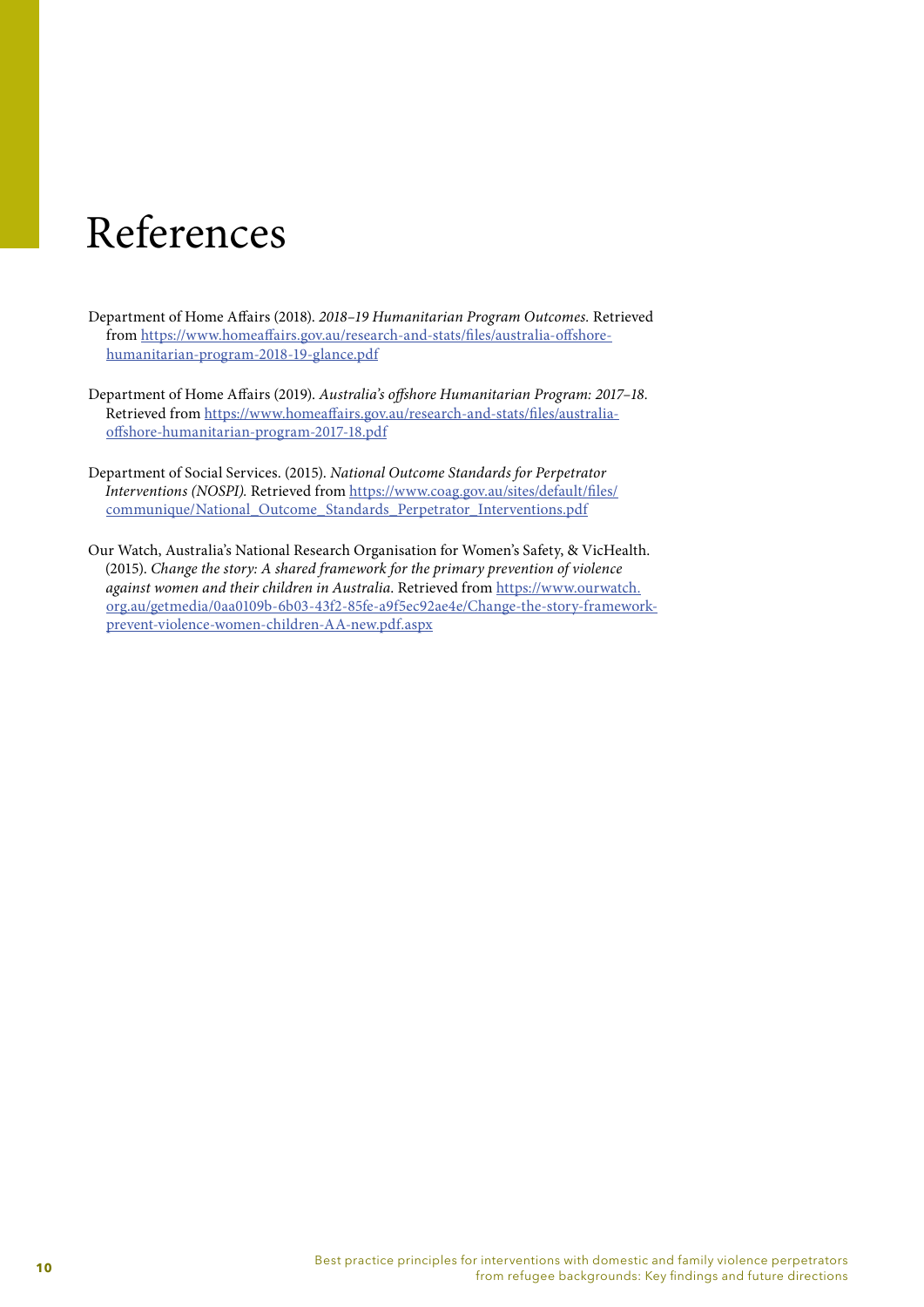## Further reading and resources

### ON PERPETRATOR INTERVENTIONS

Australia's National Research Organisation for Women's Safety. (2019). *Men's behaviour change programs: Measuring outcomes and improving program quality: Key findings and future directions* (Research to policy and practice, 01/2019). Retrieved from [https://www.](https://www.anrows.org.au/publication/mens-behaviour-change-programs-measuring-outcomes-and-improving-program-quality-key-findings-and-future-directions-2/) [anrows.org.au/publication/mens-behaviour-change-programs-measuring-outcomes](https://www.anrows.org.au/publication/mens-behaviour-change-programs-measuring-outcomes-and-improving-program-quality-key-findings-and-future-directions-2/)[and-improving-program-quality-key-findings-and-future-directions-2/](https://www.anrows.org.au/publication/mens-behaviour-change-programs-measuring-outcomes-and-improving-program-quality-key-findings-and-future-directions-2/)

Good Shepherd Australia New Zealand (2018). *Start of change: Mapping engagement with male perpetrators of violence* (Start of change report: Findings at a glance). Retrieved from [https://www.goodshep.org.au/media/2214/start-of-change\\_mapping-engagement](https://www.goodshep.org.au/media/2214/start-of-change_mapping-engagement-with-male-perpetrators-of-violence_findings-at-a-glance.pdf)[with-male-perpetrators-of-violence\\_findings-at-a-glance.pdf](https://www.goodshep.org.au/media/2214/start-of-change_mapping-engagement-with-male-perpetrators-of-violence_findings-at-a-glance.pdf)

### ON WORKING WITH MIGRANT AND REFUGEE COMMUNITIES

Chen, J. (2017). *Intersectionality matters: A guide to engaging immigrant and refugee communities to prevent violence against women* (Multicultural Centre for Women's Health guide). Retrieved from [https://www.mcwh.com.au/downloads/Intersectionality-](https://www.mcwh.com.au/downloads/Intersectionality-Matters-Guide-2017.pdf)[Matters-Guide-2017.pdf](https://www.mcwh.com.au/downloads/Intersectionality-Matters-Guide-2017.pdf)

IAT Corp. (n.d.). *Project Implicit* (Harvard University's Implicit Bias Project—online test). Retrieved from <https://implicit.harvard.edu/implicit/australia/>

Vaughan, C., Davis, E., Murdolo, A., Chen, J., Murray, L., Block, K., … Warr, D. (2016). *Promoting community-led responses to violence against immigrant and refugee women in metropolitan and regional Australia: The ASPIRE Project: Key findings and future directions* (ANROWS Compass, 08/2016). Retrieved from [https://www.anrows.org.au/](https://www.anrows.org.au/project/promoting-community-led-responses-to-violence-against-immigrant-and-refugee-women-in-metropolitan-and-regional-australia-the-aspire-project/) [project/promoting-community-led-responses-to-violence-against-immigrant-and](https://www.anrows.org.au/project/promoting-community-led-responses-to-violence-against-immigrant-and-refugee-women-in-metropolitan-and-regional-australia-the-aspire-project/)[refugee-women-in-metropolitan-and-regional-australia-the-aspire-project/](https://www.anrows.org.au/project/promoting-community-led-responses-to-violence-against-immigrant-and-refugee-women-in-metropolitan-and-regional-australia-the-aspire-project/)

### UPCOMING ANROWS RESEARCH

Australia's National Research Organisation for Women's Safety. (2020). *Action Research & Evaluation: Evaluation: Culturally and Linguistically Diverse Projects with Action Research* (ANROWS Project Page). Retrieved from [https://www.anrows.org.au/research](https://www.anrows.org.au/research-program/culturally-and-linguistically-diverse-projects-with-action-research/)[program/culturally-and-linguistically-diverse-projects-with-action-research/](https://www.anrows.org.au/research-program/culturally-and-linguistically-diverse-projects-with-action-research/) 

Australia's National Research Organisation for Women's Safety. (2020). *The MuSeS project: Multicultural and settlement services supporting women experiencing violence*  (ANROWS Project Page)*.* Retrieved from [https://www.anrows.org.au/project/the](https://www.anrows.org.au/project/the-muses-project-multicultural-and-settlement-services-supporting-women-experiencing-violence/)[muses-project-multicultural-and-settlement-services-supporting-women-experiencing](https://www.anrows.org.au/project/the-muses-project-multicultural-and-settlement-services-supporting-women-experiencing-violence/)[violence/](https://www.anrows.org.au/project/the-muses-project-multicultural-and-settlement-services-supporting-women-experiencing-violence/)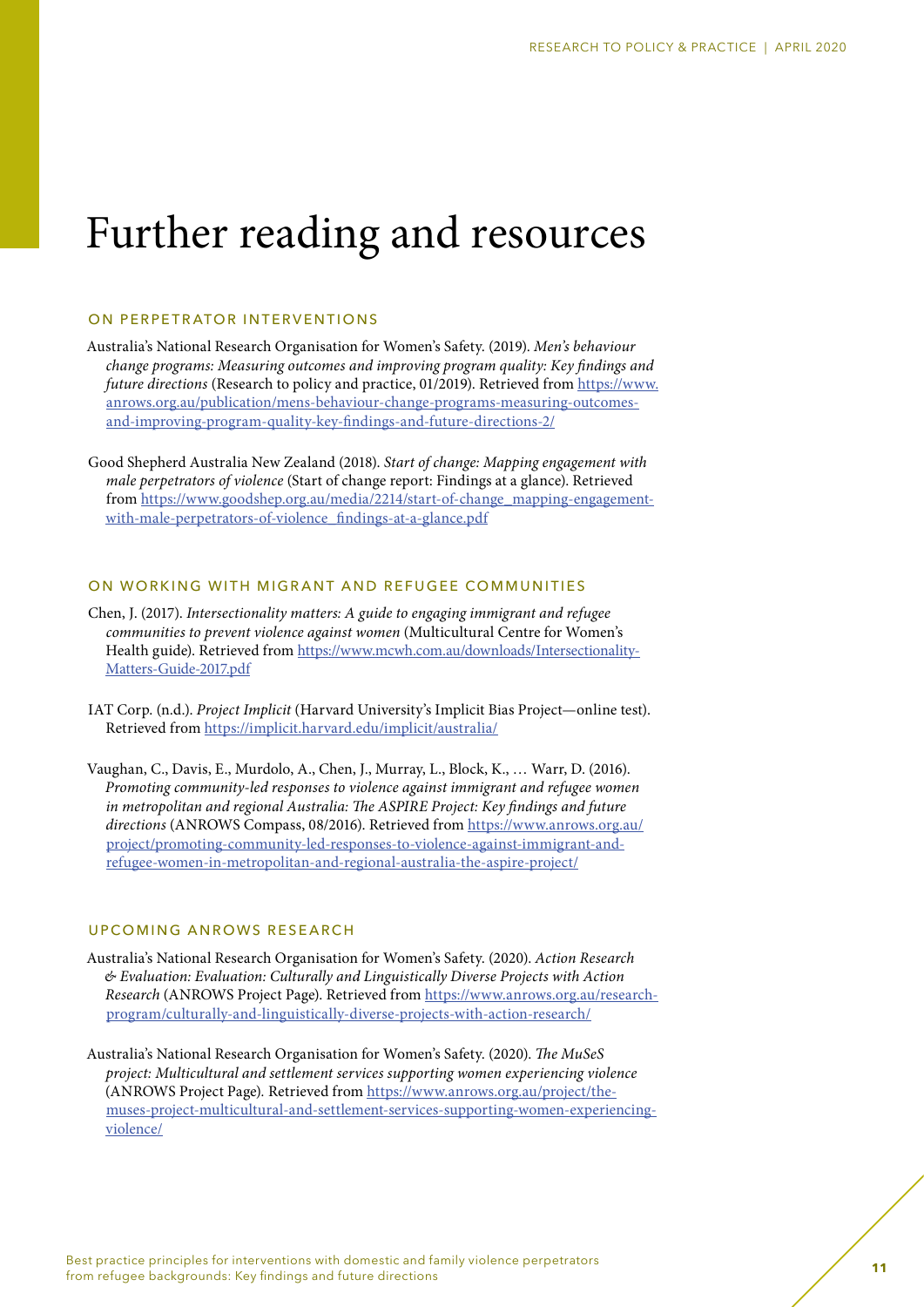© ANROWS 2020

### **Published by**

Australia's National Research Organisation for Women's Safety Limited (ANROWS) PO Box Q389, Queen Victoria Building, NSW 1230 | www.anrows.org.au | Phone +61 2 8374 4000 ABN 67 162 349 171

### *Best practice principles for interventions with domestic and family violence perpetrators from refugee backgrounds: Key findings and future directions* **/ ANROWS (Ed.).**

Sydney : ANROWS, 2020 Pages ; 30cm. (Research to Policy and Practice, Issue 09/2020)

I. Abusive men -- Refugees -- Rehabilitation -- Australia. II. Women -- Violence against -- Prevention. III. Refugees -- Australia. IV. Family violence -- Australia -- Prevention.

I. Australia's National Research Organisation for Women's Safety.

### **Creative Commons Licence**

Attribution-Non Commercial



This licence lets others distribute, remix and build upon the work, but only if it is for non-commercial purposes and they credit the original creator/s (and any other nominated parties). They do not have to license their Derivative Works on the same terms.

Version 3.0 (CC Australia ported licence): View CC BY-NC Australia Licence Deed | View CC BY-NC 3.0 Australia Legal Code

Version 4.0 (international licence): View CC BY-NC 4.0 Licence Deed | View CC BY-NC 4.0 Legal Code

Please note that there is the potential for minor revisions of this paper. Please check the online version at www.anrows.org.au for any amendment.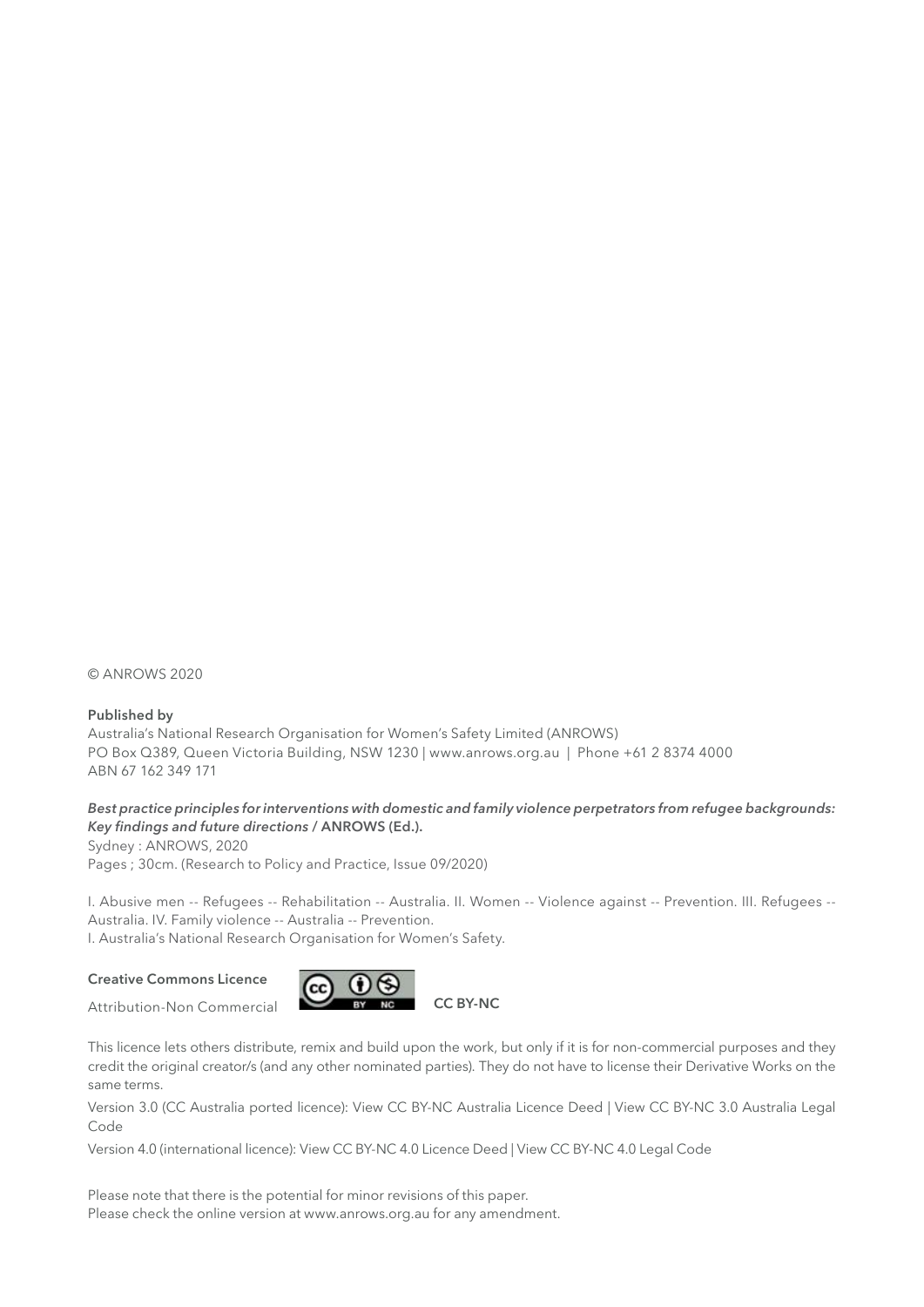## **ANROWS**